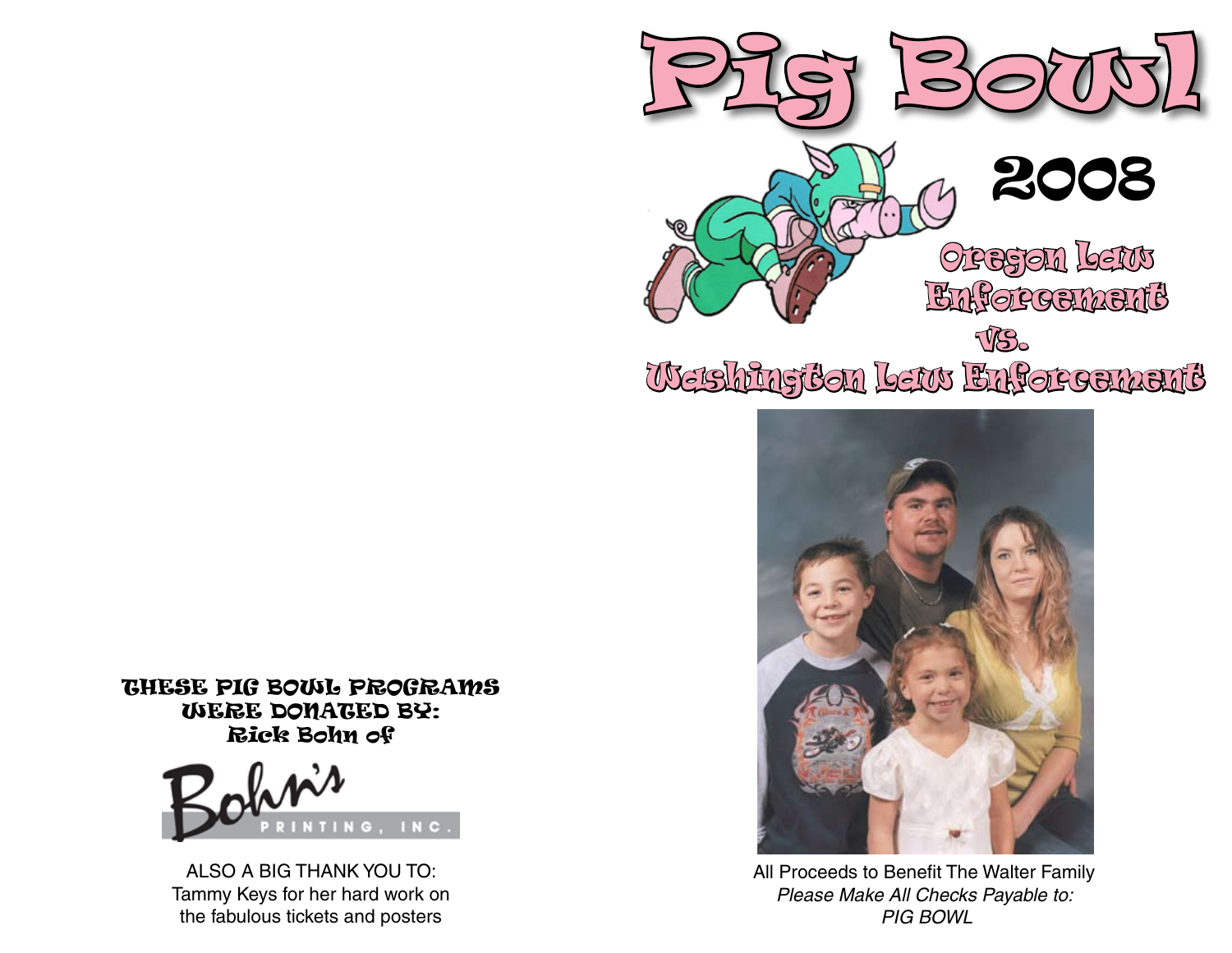## Please Welcome:

Brandon, Amanda, BJ & McKayla Walter as they approach the field with police escort from Klickitat County Sheriff's Office, Washington State Police, Oregon State Police, Wasco County Sheriff's Office, The Dalles City Police Department and The Goldendale Police Department. They are being transported in a 1935 Sea Grave Fire Engine of Mid Columbia Fire & Rescue.

> SURPRISE GUESTS: **Cloud City Garrison of the 501st Legion**

OPENING PRAYER: **Reggie Bartkowski of Goldendale PD**

NATIONAL ANTHEM: **Lloyd Walworth & TDWHS Choir** 

ANNOUNCER: **Allstate Insurance Agent Rod Runyon**

> SCOREBOARD: **Jim Lankford**

REFEREES: **Ritchie Wallace, Bill Mead, Terry Stephens & Guy Theriault**

CHAIN GANG: **Marty Matherly, Steve Hinatsu, Dave Potter & Del Nicholson**



## Past Pig Bowl Results



**2003** *Actual Score:* Cops **14** Schwabbers **6** *Scoreboard:* Cops **68** Schwabbers **73**

**2004** *Actual Score:* Cops **36** Schwabbers **0** *Scoreboard:* Cops **66** Schwabbers **34**

**2005** *Actual Score:* Cops **26** Schwabbers **39** *Scoreboard:* Cops **276** Schwabbers **236**

**2006** *Actual Score:* Cops **6** Schwabbers **33** *Scoreboard:* Cops **132** Schwabbers **89**

### **2007**

*Actual Score:* Oregon Cops **22** Washington Cops **20** *Scoreboard:* Oregon Cops **224** Washington Cops **593**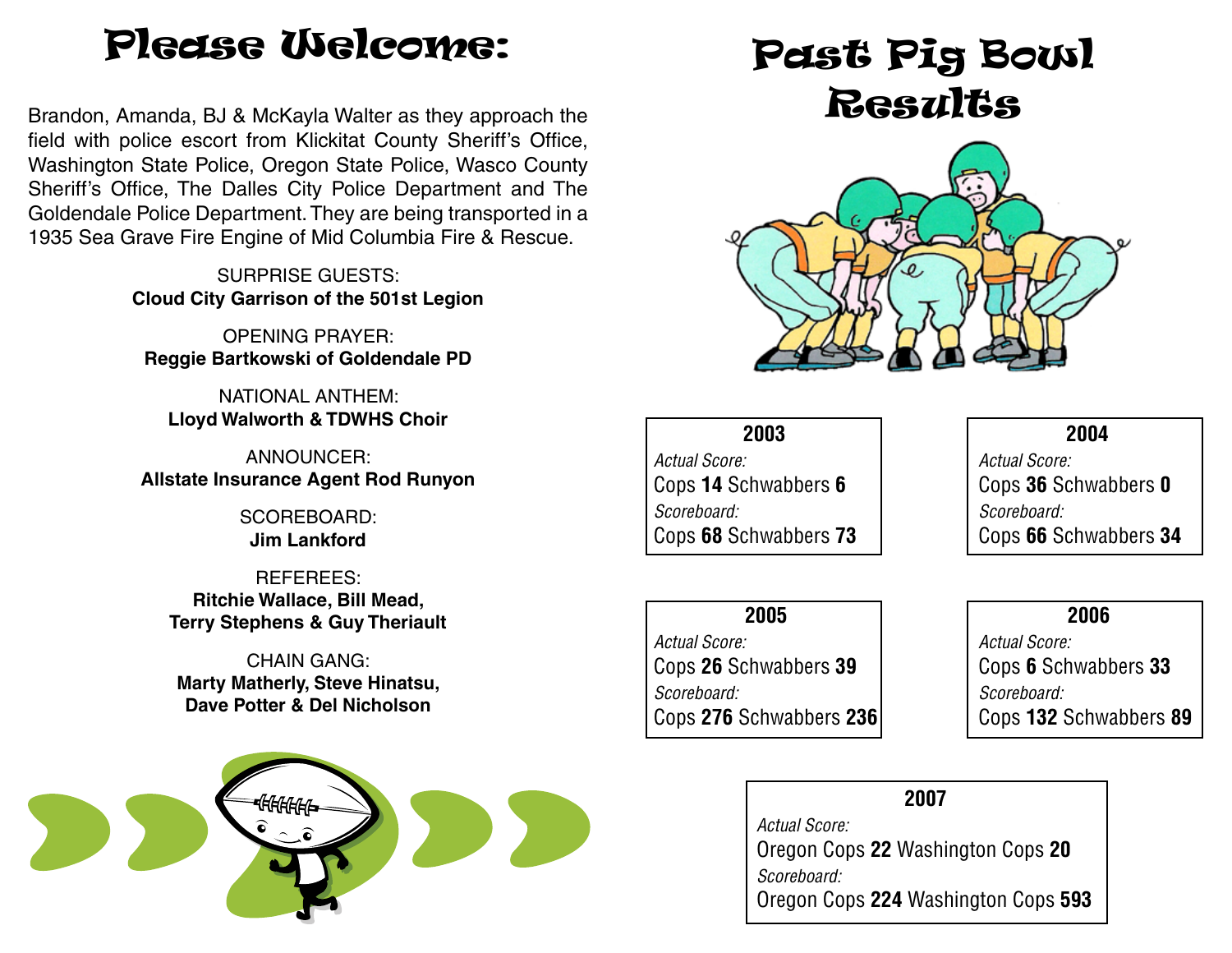## SPECIAL THANKS TO:

Field Lights and Accessories Provided By: **Athletic Director Kyle Roselle & School Dist. 21**

Trophy and Yearly Plaque Provided By: **John McCurdy of Nobody's Business**

Halftime Survivor - Night Getaway Provided By: **Patrick Cameron & Skamania Lodge**

TDWHS Cheerleaders: **Kristi Maley**

Goldendale Cheerleaders: **Kathy Krall**

White Salmon Cheerleaders: **Beth Clark**

Referee Microphone: **Mike Lutz of Michael's Electronics**

Uniforms Provided by: Washington: **NESF Steve Hunker** Oregon: **Reneé Kessinger and Joe Looney of Aero Print Inc.**

Our Advertising Heroes: **Bohn's Printing, KODL, Y102, KACI, The Goldendale Sentinel, The Dalles Chronicle & Hughes Feed & Grain**

Our Volunteer Heroes **Linda Hancock & Susan Billette of Wasco Co. Circuit Court Dee Williams & April Weaver of the Oregon State Police**

Inflatable Bouncers Provided By:

**Crystal Dodge of "Fun Jumpers" Operated by Mid Columbia PAL Program Volunteers**

Money Handler & Bank Account Specialist: **Kim Kennedy-Burns & US Bank**

New Full-Belt Flags provided by: **Joe Driggers and Bashors of bashors.com**

## Concessions Provided By:

**Darin Lingel & Staff of Papa Murphy's Pizza:** Pizza!



 **Mike Young & Pepsi of The Dalles:** Cold Drinks!



 **Safeway:** Hamburgers, Hot Dogs & Hot Drinks!



*\*Thank you to Janet Scartozzi for organizing and running the concession stand!* 

*\*Thank you to Cindy Judah for allowing us to use the Kitchen again!* 

*We simply couldn't do this without both of you!*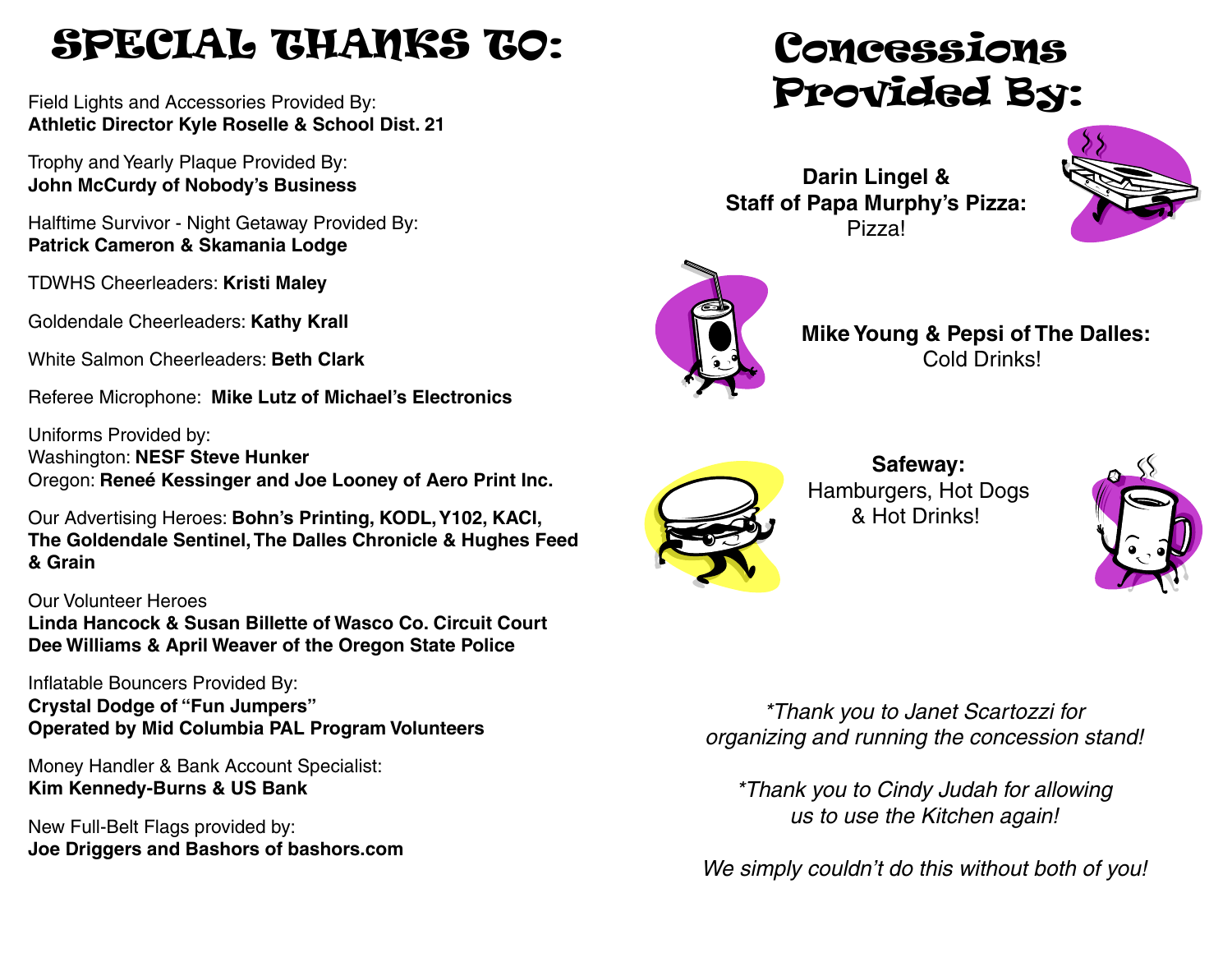

### *"The Survivor Game"*

This is your chance to win an overnight accommodation for two and a round of golf for two at Skamania Lodge!

### *ONLY A \$5 BUY IN!!!*

Watch for Survivor Packets being sold in the second quarter. You may also purchase insurance for an additional \$5. Sealed envelopes will be opened at random and if the color you have held up in the air is drawn from the envelope you're out. If it's not your color you're still in. Insurance cards may only be used one time, so if you have insurance and your color is drawn from the envelope you're still in, but you lose your insurance.



\$1 per entry 5 Prizes of 5 Free Coffees, get your tickets at the concessions.

## Bouncy House

Fun for the kids Operated by Mid Columbia PAL Program Donated by Crystal Dodge of "Fun Jumpers"

# Washington Law Enforcement ! **TEAM ROSTER**

| <b>NUMBER</b> | <b>NAME</b>              | <b>AGENCY</b> |
|---------------|--------------------------|---------------|
| # X2          | Reggie Bartkowski        | <b>GPD</b>    |
| # 3           | Levi Scartozzi           | Ringer        |
| # X4          | <b>Stan Berkshire</b>    | GPD           |
| # 5           | Joe Riggers              | <b>KCSO</b>   |
| # X5          | Leo Lucatero             | <b>GPD</b>    |
| # 6           | <b>Fred Kilian</b>       | <b>KCSO</b>   |
| #7            | <b>Jack Curtsinger</b>   | <b>YPD</b>    |
| # X8          | <b>Mike Smith</b>        | <b>GPD</b>    |
| #9            | <b>Mike Kallio</b>       | <b>KCSO</b>   |
| # J9          | Ken Berry                | <b>KDOC</b>   |
| # X9          | Chris Wyzkowski          | <b>GPD</b>    |
| # X10         | Dwayne Matulovich        | <b>GPD</b>    |
| # 12          | Pat Kaley                | <b>KCSO</b>   |
| # 15          | Milissa Wykes            | <b>KCSO</b>   |
| # 16          | Jim Leininger            | <b>KCSO</b>   |
| # 17          | <b>Jason Ritoch</b>      | <b>KCSO</b>   |
| # 22          | <b>Randy Wells</b>       | <b>KCSO</b>   |
| # 23          | Ed Gunyon                | <b>KCSO</b>   |
| # 24          | Tj Lund                  | Ringer        |
| # 29          | <b>Andrew Gonzalez</b>   | <b>KCSO</b>   |
| #33           | <b>Ted Gunyon</b>        | Ringer        |
| # 50          | Mario Sauceda            | <b>KDOC</b>   |
| # 58          | Jim Delong               | <b>KCSO</b>   |
| # 66          | <b>Thomas Fender</b>     | Ringer        |
| # ??          | Andy Kallinen            | <b>WSP</b>    |
| # ??          | <b>Wade Plumee</b>       | Ringer        |
| # ??          | <b>Jonathon Hatfield</b> | Ringer        |

KCSO= Klickitat County Sheriff's Office

KDOC= Klickitat County Department of Corrections GPD= Goldendale City Police Department WSP= Washington State Police/WA State Parks YPD= Yakima Police Department Ringer= Friends & Family Members of Department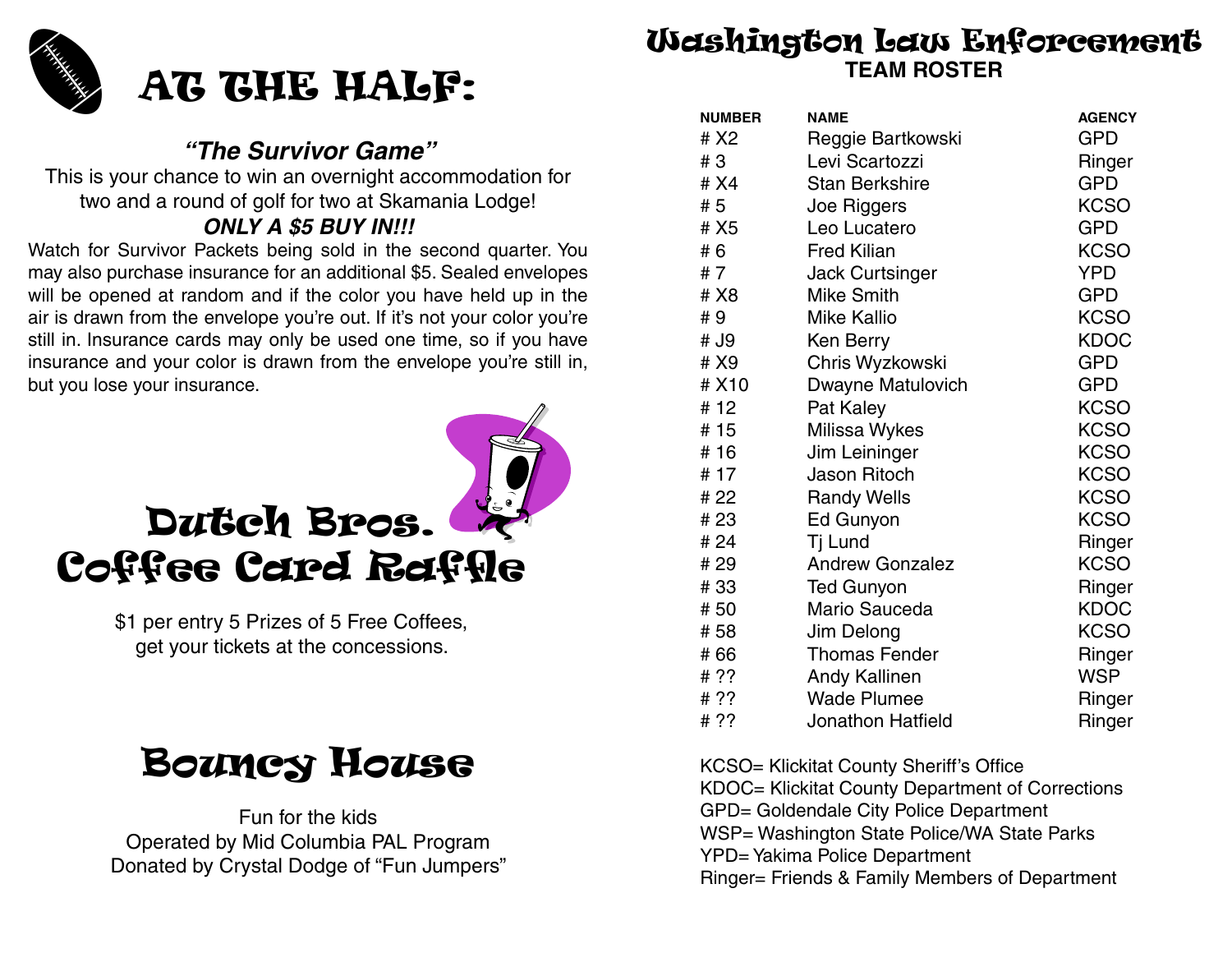### Oregon Law Enforcement **TEAM ROSTER**

|                    |                                |               | <b>Pig Bowl</b>   |
|--------------------|--------------------------------|---------------|-------------------|
| <b>NUMBER NAME</b> |                                | <b>AGENCY</b> | <b>Experience</b> |
| # 1                | Lt. Pat Ashmore                | <b>OSP</b>    | 2yrs              |
| # 01               | <b>Officer Jeff Kienlen</b>    | <b>TDPD</b>   | 1yr               |
| # 2                | Deputy Jason Calloway          | <b>WCSO</b>   | 2yrs              |
| #3                 | Sgt. Dan Nelson                | TDPD          | 3yrs              |
| # 5                | <b>Officer Seth Routson</b>    | TDPD          | 3yrs              |
| #7                 | <b>Officer Eric Macnab</b>     | <b>TDPD</b>   | 3yrs              |
| # 11               | <b>Officer Edson Buchanan</b>  | <b>NORCOR</b> | 3yrs              |
| # 12               | <b>Trooper Travis Ring</b>     | <b>OSP</b>    | Rookie            |
| # 14               | Sr. Trooper Michael Holloran   | <b>OSP</b>    | 5yrs              |
| # 24               | <b>Officer Travis Elton</b>    | <b>NORCOR</b> | 2yrs              |
| # 26               | Sgt. Chris McNeel              | <b>WCSO</b>   | 4yrs              |
| #32                | <b>Engineer Hal Woods</b>      | <b>MCFR</b>   | Rookie            |
| #38                | <b>Officer Josh Richardson</b> | <b>TDPD</b>   | 1yr               |
| #43                | <b>Officer Josh Jones</b>      | <b>TDPD</b>   | 3yrs              |
| # 42               | <b>Officer Shawna Moss</b>     | <b>TDPD</b>   | Rookie            |
| #44                | <b>Officer Sean Lundry</b>     | <b>TDPD</b>   | 5yrs              |
| #46                | <b>Officer Doug Kramer</b>     | <b>TDPD</b>   | 3yrs              |
| # 50               | <b>Dispatcher Joe Davitt</b>   | <b>WCC</b>    | 5yrs              |
| # 57               | <b>Officer Steve Rue</b>       | <b>TDPD</b>   | 4yrs              |
| #78                | Jennifer Lundry                | Wife of TDPD  | 1yr               |
| # 85               | Sr. Trooper Craig Gunderson    | <b>OSP</b>    | 3yrs              |
| #99                | <b>Dispatcher Nick Deleon</b>  | <b>NORCOR</b> | 1yr               |
| # 00               | <b>Dispatcher Curt Harth</b>   | <b>WCC</b>    | 5yrs              |

TDPD= The Dalles City Police Department WCSO= Wasco County Sheriff's Office OSP= Oregon State Police MCFR- Mid Columbia Fire & Rescue NORCOR= Northern Oregon Regional Corrections WCC= Wasco County Sheriff's Office 911 Dispatch Center



## *The Walter Family*



Health issues & constant medical expenses have been an ongoing issue with this young family. Amanda

has dealt with kidney disease for most of their married life, & was recently diagnosed with Multiple Sclerosis. She has to be seen by her doctor three to four days per week, & has many visits with specialists. Makayla now deals with the nerve disorder NF, which attacks the nervous system in a variety of ways. She currently has seven tumors on her spine caused by this disease. She has to see her doctor weekly, & specialists on a monthly basis in Yakima. Brandon developed an infection in his upper jaw early in 2008, which spread to a number of his teeth and his brain. This required surgeries, in which a tumor was found & removed, as well as six teeth. He will face ongoing treatment for bone infection, & eventual reconstructive surgery to repair his jaw. Needless to say medical bills continue to add up. May God bless each of them.